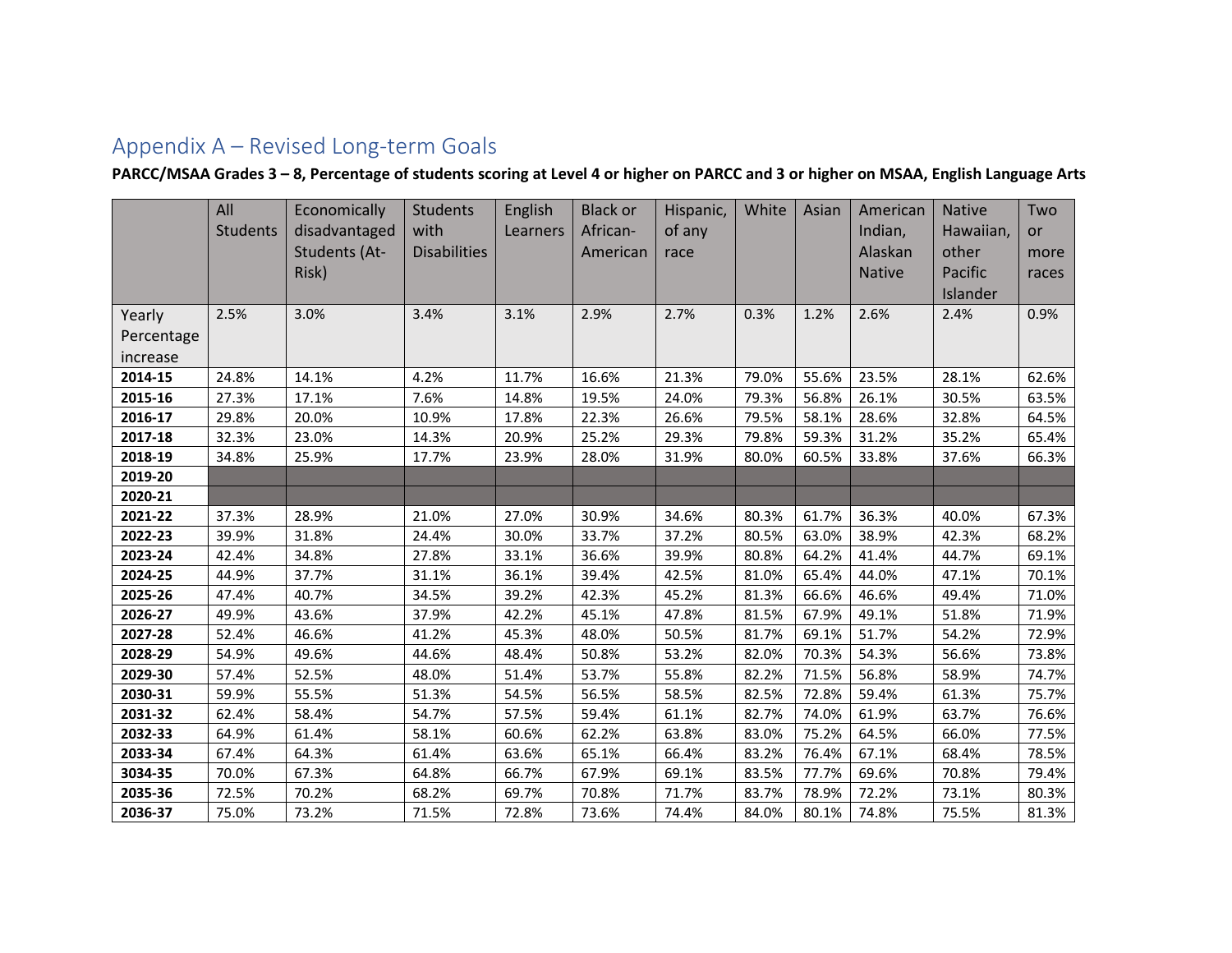| 2037-38 | 77.5% | 76.1% | 74.9% | 75.8% | 76.5% | 77.0% | 84.2% | 81.3% | 77.3% | 77.9% | 82.2% |
|---------|-------|-------|-------|-------|-------|-------|-------|-------|-------|-------|-------|
| 2038-39 | 80.0% | 79.1% | 78.3% | 78.9% | 79.3% | 79.7% | 84.5% | 82.6% | 79.9% | 80.3% | 83.1% |
| 2039-40 | 82.5% | 82.0% | 81.6% | 81.9% | 82.1% | 82.3% | 84.7% | 83.8% | 82.4% | 82.6% | 84.1% |
| 2040-41 | 85.0% | 85.0% | 85.0% | 85.0% | 85.0% | 85.0% | 85.0% | 85.0% | 85.0% | 85.0% | 85.0% |

**PARCC/MSAA Grades 3 – 8, Percentage of students scoring at Level 4 or higher on PARCC and 3 or higher on MSAA, Math**

| Yearly     | All<br><b>Students</b><br>2.6% | Economically<br>disadvantaged<br><b>Students (At-</b><br>Risk)<br>2.9% | <b>Students</b><br>with<br><b>Disabilities</b><br>3.4% | English<br>Learners<br>2.9% | <b>Black or</b><br>African-<br>American<br>2.9% | Hispanic,<br>of any<br>race<br>2.7% | White<br>0.7% | Asian<br>1.1% | American<br>Indian,<br>Alaskan<br><b>Native</b><br>2.6% | <b>Native</b><br>Hawaiian,<br>other<br>Pacific<br>Islander<br>2.4% | Two<br>or<br>more<br>races<br>1.2% |
|------------|--------------------------------|------------------------------------------------------------------------|--------------------------------------------------------|-----------------------------|-------------------------------------------------|-------------------------------------|---------------|---------------|---------------------------------------------------------|--------------------------------------------------------------------|------------------------------------|
| Percentage |                                |                                                                        |                                                        |                             |                                                 |                                     |               |               |                                                         |                                                                    |                                    |
| increase   |                                |                                                                        |                                                        |                             |                                                 |                                     |               |               |                                                         |                                                                    |                                    |
| 2014-15    | 21.7%                          | 14.3%                                                                  | 3.8%                                                   | 15.5%                       | 15.6%                                           | 20.2%                               | 69.0%         | 57.7%         | 22.5%                                                   | 27.5%                                                              | 56.0%                              |
| 2015-16    | 24.3%                          | 17.2%                                                                  | 7.2%                                                   | 18.4%                       | 18.5%                                           | 22.9%                               | 69.7%         | 58.8%         | 25.1%                                                   | 29.9%                                                              | 57.2%                              |
| 2016-17    | 27.0%                          | 20.2%                                                                  | 10.6%                                                  | 21.3%                       | 21.4%                                           | 25.6%                               | 70.3%         | 60.0%         | 27.7%                                                   | 32.3%                                                              | 58.4%                              |
| 2017-18    | 29.6%                          | 23.1%                                                                  | 14.0%                                                  | 24.2%                       | 24.3%                                           | 28.3%                               | 71.0%         | 61.1%         | 30.3%                                                   | 34.7%                                                              | 59.6%                              |
| 2018-19    | 32.3%                          | 26.1%                                                                  | 17.3%                                                  | 27.1%                       | 27.2%                                           | 31.0%                               | 71.7%         | 62.3%         | 32.9%                                                   | 37.1%                                                              | 60.8%                              |
| 2019-20    |                                |                                                                        |                                                        |                             |                                                 |                                     |               |               |                                                         |                                                                    |                                    |
| 2020-21    |                                |                                                                        |                                                        |                             |                                                 |                                     |               |               |                                                         |                                                                    |                                    |
| 2021-22    | 34.9%                          | 29.0%                                                                  | 20.7%                                                  | 30.0%                       | 30.1%                                           | 33.7%                               | 72.3%         | 63.4%         | 35.5%                                                   | 39.5%                                                              | 62.0%                              |
| 2022-23    | 37.5%                          | 32.0%                                                                  | 24.1%                                                  | 32.9%                       | 33.0%                                           | 36.4%                               | 73.0%         | 64.5%         | 38.1%                                                   | 41.9%                                                              | 63.3%                              |
| 2023-24    | 40.2%                          | 34.9%                                                                  | 27.5%                                                  | 35.8%                       | 35.8%                                           | 39.1%                               | 73.7%         | 65.7%         | 40.7%                                                   | 44.3%                                                              | 64.5%                              |
| 2024-25    | 42.8%                          | 37.9%                                                                  | 30.9%                                                  | 38.7%                       | 38.7%                                           | 41.8%                               | 74.3%         | 66.8%         | 43.3%                                                   | 46.7%                                                              | 65.7%                              |
| 2025-26    | 45.4%                          | 40.8%                                                                  | 34.3%                                                  | 41.6%                       | 41.6%                                           | 44.5%                               | 75.0%         | 67.9%         | 45.9%                                                   | 49.1%                                                              | 66.9%                              |
| 2026-27    | 48.1%                          | 43.8%                                                                  | 37.6%                                                  | 44.5%                       | 44.5%                                           | 47.2%                               | 75.7%         | 69.1%         | 48.5%                                                   | 51.5%                                                              | 68.1%                              |
| 2027-28    | 50.7%                          | 46.7%                                                                  | 41.0%                                                  | 47.4%                       | 47.4%                                           | 49.9%                               | 76.3%         | 70.2%         | 51.1%                                                   | 53.9%                                                              | 69.3%                              |
| 2028-29    | 53.4%                          | 49.7%                                                                  | 44.4%                                                  | 50.3%                       | 50.3%                                           | 52.6%                               | 77.0%         | 71.4%         | 53.8%                                                   | 56.3%                                                              | 70.5%                              |
| 2029-30    | 56.0%                          | 52.6%                                                                  | 47.8%                                                  | 53.1%                       | 53.2%                                           | 55.3%                               | 77.7%         | 72.5%         | 56.4%                                                   | 58.6%                                                              | 71.7%                              |
| 2030-31    | 58.6%                          | 55.5%                                                                  | 51.2%                                                  | 56.0%                       | 56.1%                                           | 58.0%                               | 78.3%         | 73.6%         | 59.0%                                                   | 61.0%                                                              | 72.9%                              |
| 2031-32    | 61.3%                          | 58.5%                                                                  | 54.6%                                                  | 58.9%                       | 59.0%                                           | 60.7%                               | 79.0%         | 74.8%         | 61.6%                                                   | 63.4%                                                              | 74.1%                              |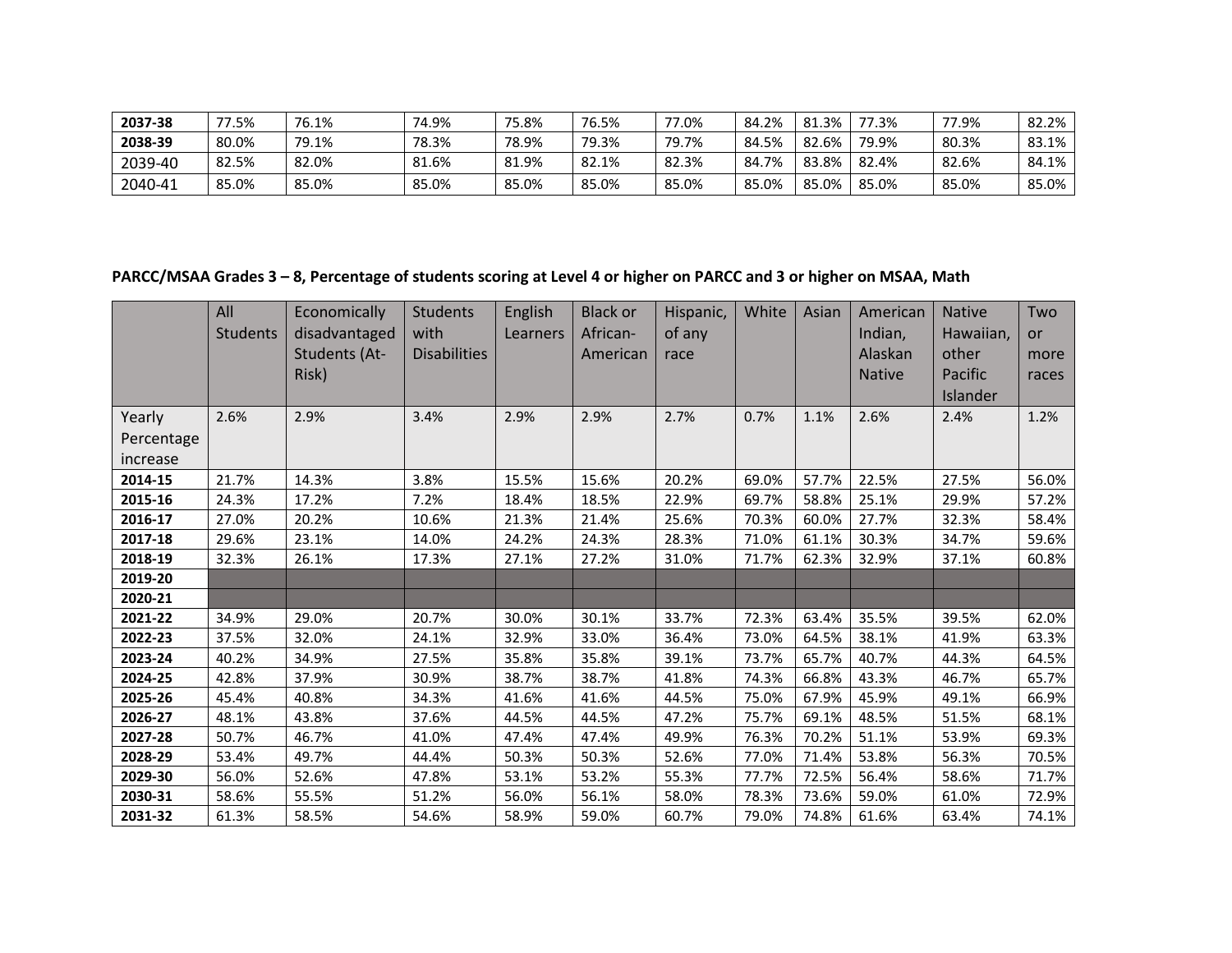| 2032-33 | 63.9% | 61.4% | 57.9% | 61.8% | 61.9% | 63.4% | 79.7% | 75.9% | 64.2% | 65.8% | 75.3% |
|---------|-------|-------|-------|-------|-------|-------|-------|-------|-------|-------|-------|
| 2033-34 | 66.5% | 64.4% | 61.3% | 64.7% | 64.8% | 66.1% | 80.3% | 77.0% | 66.8% | 68.2% | 76.5% |
| 3034-35 | 69.2% | 67.3% | 64.7% | 67.6% | 67.7% | 68.8% | 81.0% | 78.2% | 69.4% | 70.6% | 77.8% |
| 2035-36 | 71.8% | 70.3% | 68.1% | 70.5% | 70.5% | 71.5% | 81.7% | 79.3% | 72.0% | 73.0% | 79.0% |
| 2036-37 | 74.5% | 73.2% | 71.5% | 73.4% | 73.4% | 74.2% | 82.3% | 80.5% | 74.6% | 75.4% | 80.2% |
| 2037-38 | 77.1% | 76.2% | 74.9% | 76.3% | 76.3% | 76.9% | 83.0% | 81.6% | 77.2% | 77.8% | 81.4% |
| 2038-39 | 79.7% | 79.1% | 78.2% | 79.2% | 79.2% | 79.6% | 83.7% | 82.7% | 79.8% | 80.2% | 82.6% |
| 2039-40 | 82.4% | 82.1% | 81.6% | 82.1% | 82.1% | 82.3% | 84.3% | 83.9% | 82.4% | 82.6% | 83.8% |
| 2040-41 | 85.0% | 85.0% | 85.0% | 85.0% | 85.0% | 85.0% | 85.0% | 85.0% | 85.0% | 85.0% | 85.0% |

#### **PARCC/MSAA High School, Percentage of students scoring at Level 4 or higher on PARCC and 3 or higher on MSAA, English Language Arts**

|            | All             | Economically         | <b>Students</b>     | English  | <b>Black or</b> | Hispanic, | White | Asian | American      | <b>Native</b> | Two       |
|------------|-----------------|----------------------|---------------------|----------|-----------------|-----------|-------|-------|---------------|---------------|-----------|
|            | <b>Students</b> | disadvantaged        | with                | Learners | African-        | of any    |       |       | Indian,       | Hawaiian,     | <b>or</b> |
|            |                 | <b>Students (At-</b> | <b>Disabilities</b> |          | American        | race      |       |       | Alaskan       | other         | more      |
|            |                 | Risk)                |                     |          |                 |           |       |       | <b>Native</b> | Pacific       | races     |
|            |                 |                      |                     |          |                 |           |       |       |               | Islander      |           |
| Yearly     | 2.5%            | 2.9%                 | 3.4%                | 3.4%     | 2.7%            | 2.5%      | 0.1%  | 1.5%  | 2.5%          | 2.5%          | 0.1%      |
| Percentage |                 |                      |                     |          |                 |           |       |       |               |               |           |
| increase   |                 |                      |                     |          |                 |           |       |       |               |               |           |
| 2014-15    | 25.0%           | 16.5%                | 3.7%                | 4.6%     | 19.6%           | 25.5%     | 81.6% | 47.9% | 25.0%         | 25.0%         | 83.4%     |
| 2015-16    | 27.5%           | 19.4%                | 7.1%                | 8.0%     | 22.3%           | 28.0%     | 81.7% | 49.4% | 27.5%         | 27.5%         | 83.5%     |
| 2016-17    | 30.0%           | 22.2%                | 10.5%               | 11.3%    | 25.1%           | 30.5%     | 81.9% | 51.0% | 30.0%         | 30.0%         | 83.5%     |
| 2017-18    | 32.5%           | 25.1%                | 13.9%               | 14.7%    | 27.8%           | 32.9%     | 82.0% | 52.5% | 32.5%         | 32.5%         | 83.6%     |
| 2018-19    | 35.0%           | 27.9%                | 17.3%               | 18.0%    | 30.5%           | 35.4%     | 82.2% | 54.1% | 35.0%         | 35.0%         | 83.7%     |
| 2019-20    |                 |                      |                     |          |                 |           |       |       |               |               |           |
| 2020-21    |                 |                      |                     |          |                 |           |       |       |               |               |           |
| 2021-22    | 37.5%           | 30.8%                | 20.6%               | 21.4%    | 33.2%           | 37.9%     | 82.3% | 55.6% | 37.5%         | 37.5%         | 83.7%     |
| 2022-23    | 40.0%           | 33.6%                | 24.0%               | 24.7%    | 36.0%           | 40.4%     | 82.5% | 57.2% | 40.0%         | 40.0%         | 83.8%     |
| 2023-24    | 42.5%           | 36.5%                | 27.4%               | 28.1%    | 38.7%           | 42.9%     | 82.6% | 58.7% | 42.5%         | 42.5%         | 83.9%     |
| 2024-25    | 45.0%           | 39.3%                | 30.8%               | 31.4%    | 41.4%           | 45.3%     | 82.7% | 60.3% | 45.0%         | 45.0%         | 83.9%     |
| 2025-26    | 47.5%           | 42.2%                | 34.2%               | 34.8%    | 44.1%           | 47.8%     | 82.9% | 61.8% | 47.5%         | 47.5%         | 84.0%     |
| 2026-27    | 50.0%           | 45.0%                | 37.6%               | 38.1%    | 46.9%           | 50.3%     | 83.0% | 63.4% | 50.0%         | 50.0%         | 84.1%     |
| 2027-28    | 52.5%           | 47.9%                | 41.0%               | 41.5%    | 49.6%           | 52.8%     | 83.2% | 64.9% | 52.5%         | 52.5%         | 84.1%     |
| 2028-29    | 55.0%           | 50.8%                | 44.4%               | 44.8%    | 52.3%           | 55.3%     | 83.3% | 66.5% | 55.0%         | 55.0%         | 84.2%     |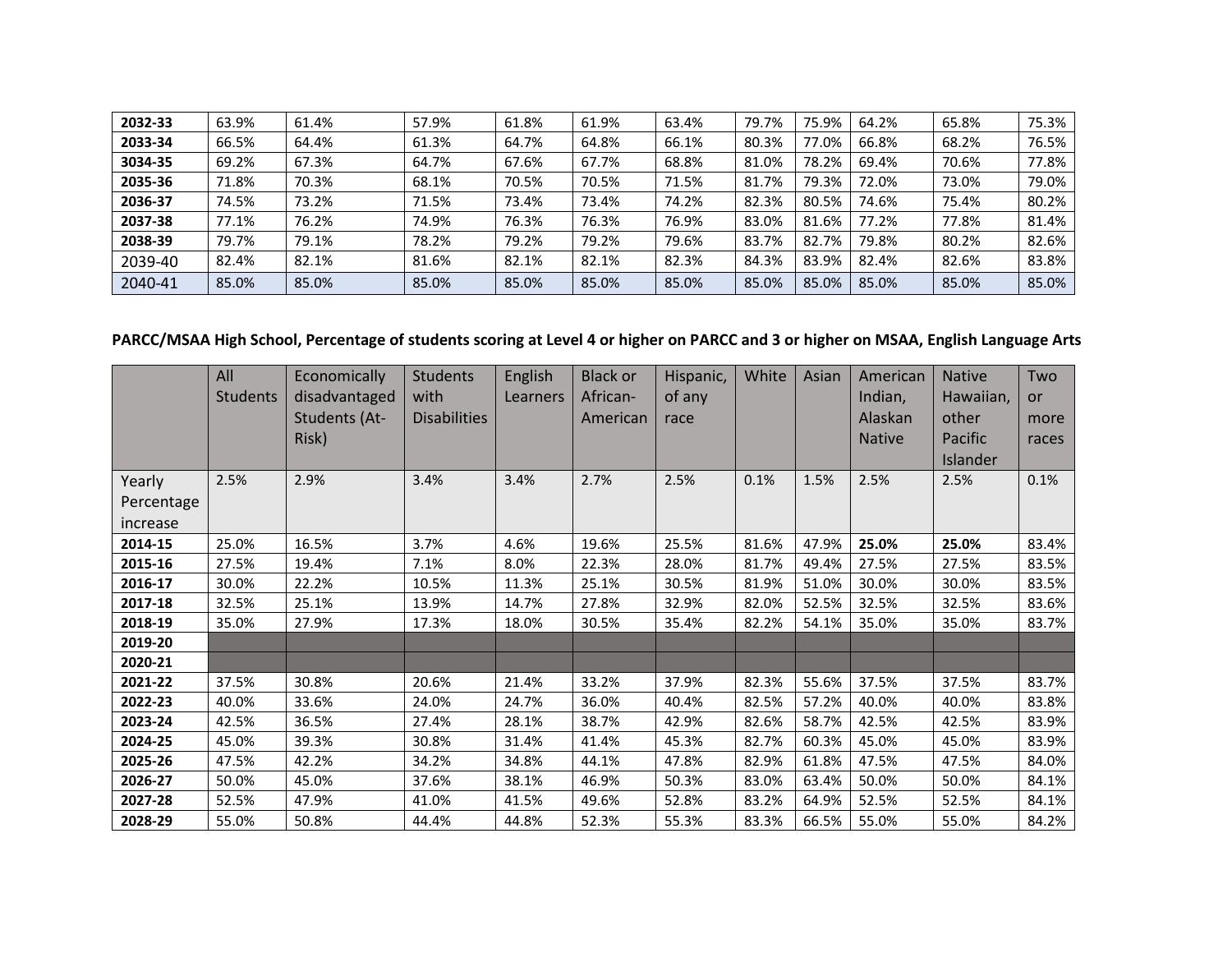| 2029-30 | 57.5% | 53.6% | 47.7% | 48.2% | 55.0% | 57.7% | 83.4% | 68.0% | 57.5% | 57.5% | 84.3% |
|---------|-------|-------|-------|-------|-------|-------|-------|-------|-------|-------|-------|
| 2030-31 | 60.0% | 56.5% | 51.1% | 51.5% | 57.8% | 60.2% | 83.6% | 69.5% | 60.0% | 60.0% | 84.3% |
| 2031-32 | 62.5% | 59.3% | 54.5% | 54.9% | 60.5% | 62.7% | 83.7% | 71.1% | 62.5% | 62.5% | 84.4% |
| 2032-33 | 65.0% | 62.2% | 57.9% | 58.2% | 63.2% | 65.2% | 83.9% | 72.6% | 65.0% | 65.0% | 84.5% |
| 2033-34 | 67.5% | 65.0% | 61.3% | 61.6% | 65.9% | 67.6% | 84.0% | 74.2% | 67.5% | 67.5% | 84.5% |
| 3034-35 | 70.0% | 67.9% | 64.7% | 64.9% | 68.7% | 70.1% | 84.1% | 75.7% | 70.0% | 70.0% | 84.6% |
| 2035-36 | 72.5% | 70.7% | 68.1% | 68.3% | 71.4% | 72.6% | 84.3% | 77.3% | 72.5% | 72.5% | 84.7% |
| 2036-37 | 75.0% | 73.6% | 71.5% | 71.6% | 74.1% | 75.1% | 84.4% | 78.8% | 75.0% | 75.0% | 84.7% |
| 2037-38 | 77.5% | 76.4% | 74.8% | 75.0% | 76.8% | 77.6% | 84.6% | 80.4% | 77.5% | 77.5% | 84.8% |
| 2038-39 | 80.0% | 79.3% | 78.2% | 78.3% | 79.6% | 80.0% | 84.7% | 81.9% | 80.0% | 80.0% | 84.9% |
| 2039-40 | 82.5% | 82.1% | 81.6% | 81.7% | 82.3% | 82.5% | 84.9% | 83.5% | 82.5% | 82.5% | 84.9% |
| 2040-41 | 85.0% | 85.0% | 85.0% | 85.0% | 85.0% | 85.0% | 85.0% | 85.0% | 85.0% | 85.0% | 85.0% |

# **PARCC/MSAA High School, Percentage of students scoring at Level 4 or higher on PARCC and 3 or higher on MSAA, Math**

|                                  | All<br><b>Students</b> | Economically<br>disadvantaged<br>Students (At-<br>Risk) | <b>Students</b><br>with<br><b>Disabilities</b> | English<br>Learners | <b>Black or</b><br>African-<br>American | Hispanic,<br>of any<br>race | White | Asian | American<br>Indian,<br><b>Alaskan</b><br><b>Native</b> | <b>Native</b><br>Hawaiian,<br>other<br>Pacific | Two<br><b>or</b><br>more<br>races |
|----------------------------------|------------------------|---------------------------------------------------------|------------------------------------------------|---------------------|-----------------------------------------|-----------------------------|-------|-------|--------------------------------------------------------|------------------------------------------------|-----------------------------------|
|                                  |                        |                                                         |                                                |                     |                                         |                             |       |       |                                                        | <b>Islander</b>                                |                                   |
| Yearly<br>Percentage<br>increase | 3.2%                   | 3.4%                                                    | 3.5%                                           | 3.4%                | 3.4%                                    | 3.2%                        | 1.5%  | 1.6%  | 3.2%                                                   | 3.2%                                           | 2.0%                              |
| 2014-15                          | 8.8%                   | 4.1%                                                    | 0.7%                                           | 3.8%                | 4.6%                                    | 8.1%                        | 49.1% | 46.8% | 8.8%                                                   | 8.8%                                           | 36.0%                             |
| 2015-16                          | 12.0%                  | 7.5%                                                    | 4.2%                                           | 7.2%                | 8.0%                                    | 11.3%                       | 50.6% | 48.4% | 12.0%                                                  | 12.0%                                          | 38.0%                             |
| 2016-17                          | 15.2%                  | 10.8%                                                   | 7.7%                                           | 10.6%               | 11.3%                                   | 14.5%                       | 52.1% | 50.0% | 15.2%                                                  | 15.2%                                          | 40.1%                             |
| 2017-18                          | 18.3%                  | 14.2%                                                   | 11.2%                                          | 14.0%               | 14.7%                                   | 17.7%                       | 53.6% | 51.6% | 18.3%                                                  | 18.3%                                          | 42.1%                             |
| 2018-19                          | 21.5%                  | 17.6%                                                   | 14.8%                                          | 17.3%               | 18.0%                                   | 20.9%                       | 55.1% | 53.2% | 21.5%                                                  | 21.5%                                          | 44.2%                             |
| 2019-20                          |                        |                                                         |                                                |                     |                                         |                             |       |       |                                                        |                                                |                                   |
| 2020-21                          |                        |                                                         |                                                |                     |                                         |                             |       |       |                                                        |                                                |                                   |
| 2021-22                          | 24.7%                  | 21.0%                                                   | 18.3%                                          | 20.7%               | 21.4%                                   | 24.1%                       | 56.6% | 54.8% | 24.7%                                                  | 24.7%                                          | 46.2%                             |
| 2022-23                          | 27.9%                  | 24.3%                                                   | 21.8%                                          | 24.1%               | 24.7%                                   | 27.3%                       | 58.1% | 56.4% | 27.9%                                                  | 27.9%                                          | 48.3%                             |
| 2023-24                          | 31.0%                  | 27.7%                                                   | 25.3%                                          | 27.5%               | 28.1%                                   | 30.5%                       | 59.6% | 57.9% | 31.0%                                                  | 31.0%                                          | 50.3%                             |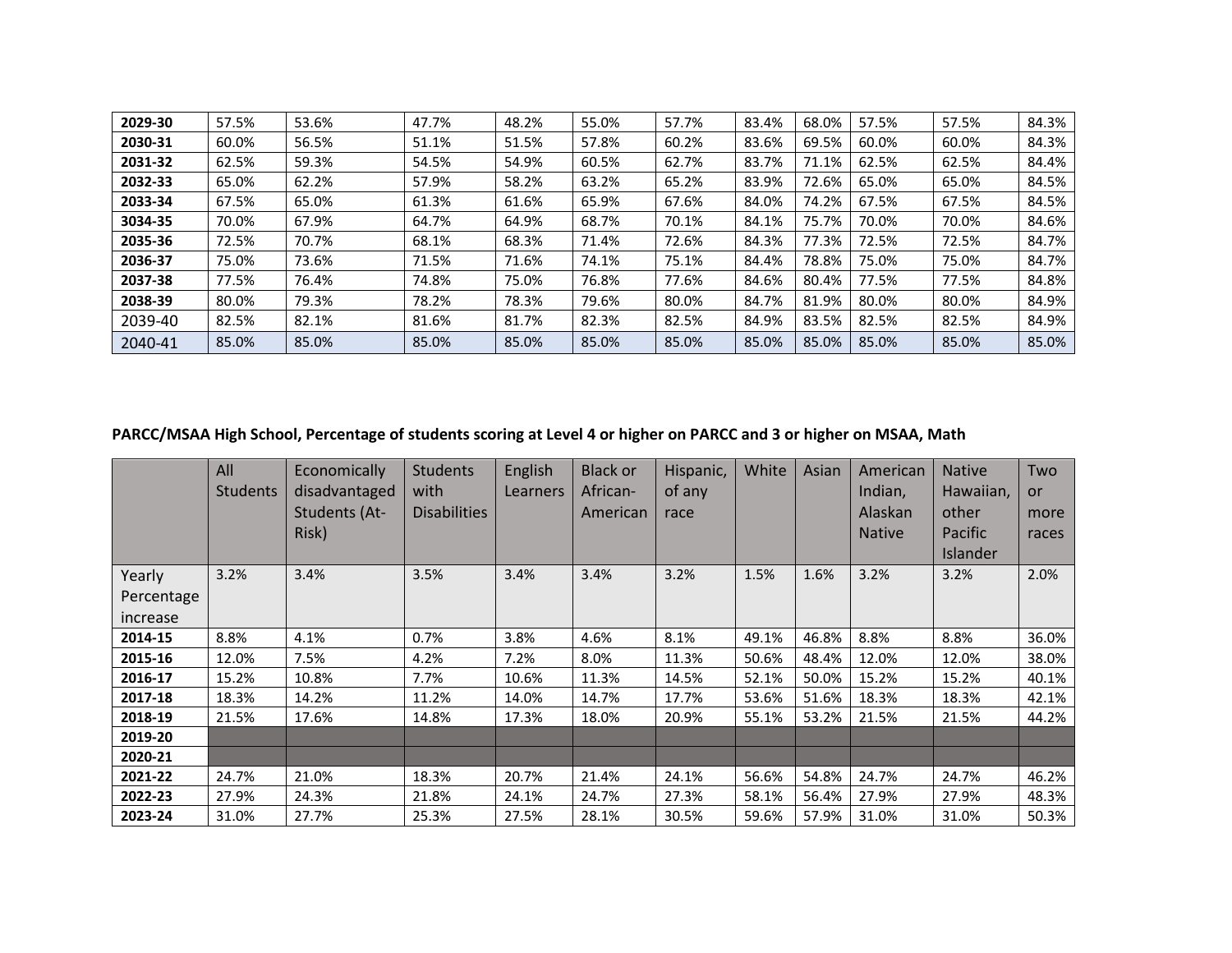| 2024-25 | 34.2% | 31.1% | 28.8% | 30.9% | 31.4% | 33.7% | 61.1% | 59.5% | 34.2% | 34.2% | 52.3% |
|---------|-------|-------|-------|-------|-------|-------|-------|-------|-------|-------|-------|
| 2025-26 | 37.4% | 34.4% | 32.3% | 34.3% | 34.8% | 36.9% | 62.6% | 61.1% | 37.4% | 37.4% | 54.4% |
| 2026-27 | 40.6% | 37.8% | 35.8% | 37.6% | 38.1% | 40.1% | 64.1% | 62.7% | 40.6% | 40.6% | 56.4% |
| 2027-28 | 43.7% | 41.2% | 39.3% | 41.0% | 41.5% | 43.3% | 65.6% | 64.3% | 43.7% | 43.7% | 58.5% |
| 2028-29 | 46.9% | 44.6% | 42.9% | 44.4% | 44.8% | 46.6% | 67.1% | 65.9% | 46.9% | 46.9% | 60.5% |
| 2029-30 | 50.1% | 47.9% | 46.4% | 47.8% | 48.2% | 49.8% | 68.5% | 67.5% | 50.1% | 50.1% | 62.5% |
| 2030-31 | 53.3% | 51.3% | 49.9% | 51.2% | 51.5% | 53.0% | 70.0% | 69.1% | 53.3% | 53.3% | 64.6% |
| 2031-32 | 56.4% | 54.7% | 53.4% | 54.6% | 54.9% | 56.2% | 71.5% | 70.7% | 56.4% | 56.4% | 66.6% |
| 2032-33 | 59.6% | 58.0% | 56.9% | 57.9% | 58.2% | 59.4% | 73.0% | 72.3% | 59.6% | 59.6% | 68.7% |
| 2033-34 | 62.8% | 61.4% | 60.4% | 61.3% | 61.6% | 62.6% | 74.5% | 73.9% | 62.8% | 62.8% | 70.7% |
| 3034-35 | 66.0% | 64.8% | 63.9% | 64.7% | 64.9% | 65.8% | 76.0% | 75.5% | 66.0% | 66.0% | 72.7% |
| 2035-36 | 69.1% | 68.1% | 67.4% | 68.1% | 68.3% | 69.0% | 77.5% | 77.0% | 69.1% | 69.1% | 74.8% |
| 2036-37 | 72.3% | 71.5% | 71.0% | 71.5% | 71.6% | 72.2% | 79.0% | 78.6% | 72.3% | 72.3% | 76.8% |
| 2037-38 | 75.5% | 74.9% | 74.5% | 74.9% | 75.0% | 75.4% | 80.5% | 80.2% | 75.5% | 75.5% | 78.9% |
| 2038-39 | 78.7% | 78.3% | 78.0% | 78.2% | 78.3% | 78.6% | 82.0% | 81.8% | 78.7% | 78.7% | 80.9% |
| 2039-40 | 81.8% | 81.6% | 81.5% | 81.6% | 81.7% | 81.8% | 83.5% | 83.4% | 81.8% | 81.8% | 83.0% |
| 2040-41 | 85.0% | 85.0% | 85.0% | 85.0% | 85.0% | 85.0% | 85.0% | 85.0% | 85.0% | 85.0% | 85.0% |

# **4-year Adjusted Cohort Graduation Rate – (Note: These are not revised)**

|            | All             | Economically         | <b>Students</b>     | English  | <b>Black or</b> | Hispanic, | White | Asian | American       | <b>Native</b> | Two   |
|------------|-----------------|----------------------|---------------------|----------|-----------------|-----------|-------|-------|----------------|---------------|-------|
|            | <b>Students</b> | disadvantaged        | with                | Learners | African-        | of any    |       |       | Indian,        | Hawaiian,     | or    |
|            |                 | <b>Students (At-</b> | <b>Disabilities</b> |          | American        | race      |       |       | <b>Alaskan</b> | other         | more  |
|            |                 | Risk)                |                     |          |                 |           |       |       | <b>Native</b>  | Pacific       | races |
|            |                 |                      |                     |          |                 |           |       |       |                | Islander      |       |
| Yearly     | 1.0%            | 1.0%                 | 2.0%                | 1.3%     | 1.3%            | 1.0%      | 0.2%  | 0.4%  | 1.0%           | 1.0%          | 0.7%  |
| Percentage |                 |                      |                     |          |                 |           |       |       |                |               |       |
| increase   |                 |                      |                     |          |                 |           |       |       |                |               |       |
| 2014-15    | 65.4%           | 65.8%                | 42.9%               | 59.6%    | 58.9%           | 65.6%     | 84.5% | 79.4% | 65.4%          | 65.4%         | 74.4% |
| 2015-16    | 66.4%           | 66.8%                | 44.9%               | 60.9%    | 60.2%           | 66.6%     | 84.7% | 79.8% | 66.4%          | 66.4%         | 75.1% |
| 2016-17    | 67.5%           | 67.8%                | 46.8%               | 62.1%    | 61.5%           | 67.6%     | 85.0% | 80.3% | 67.5%          | 67.5%         | 75.7% |
| 2017-18    | 68.5%           | 68.8%                | 48.8%               | 63.4%    | 62.8%           | 68.7%     | 85.2% | 80.7% | 68.5%          | 68.5%         | 76.4% |
| 2018-19    | 69.5%           | 69.8%                | 50.8%               | 64.7%    | 64.1%           | 69.7%     | 85.4% | 81.2% | 69.5%          | 69.5%         | 77.0% |
| 2019-20    | 70.5%           | 70.8%                | 52.7%               | 65.9%    | 65.4%           | 70.7%     | 85.6% | 81.6% | 70.5%          | 70.5%         | 77.7% |
| 2020-21    | 71.6%           | 71.9%                | 54.7%               | 67.2%    | 66.7%           | 71.7%     | 85.9% | 82.1% | 71.6%          | 71.6%         | 78.3% |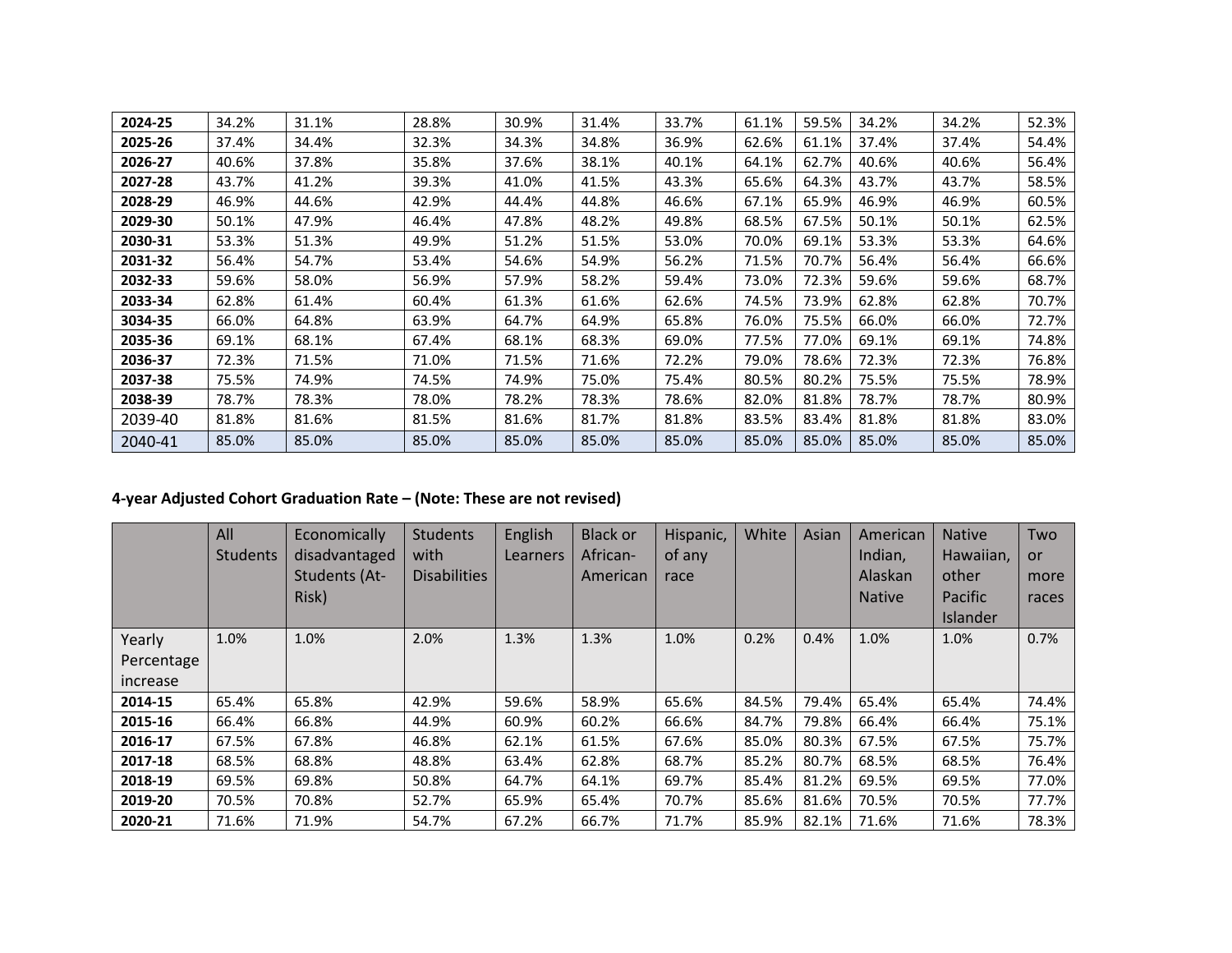| 2021-22 | 72.6% | 72.9% | 56.6% | 68.5% | 68.0% | 72.7% | 86.1% | 82.5% | 72.6% | 72.6% | 79.0% |
|---------|-------|-------|-------|-------|-------|-------|-------|-------|-------|-------|-------|
| 2022-23 | 73.6% | 73.9% | 58.6% | 69.7% | 69.3% | 73.7% | 86.3% | 82.9% | 73.6% | 73.6% | 79.6% |
| 2023-24 | 74.6% | 74.9% | 60.6% | 71.0% | 70.6% | 74.8% | 86.6% | 83.4% | 74.6% | 74.6% | 80.3% |
| 2024-25 | 75.7% | 75.9% | 62.5% | 72.3% | 71.9% | 75.8% | 86.8% | 83.8% | 75.7% | 75.7% | 80.9% |
| 2025-26 | 76.7% | 76.9% | 64.5% | 73.5% | 73.2% | 76.8% | 87.0% | 84.3% | 76.7% | 76.7% | 81.5% |
| 2026-27 | 77.7% | 77.9% | 66.5% | 74.8% | 74.4% | 77.8% | 87.3% | 84.7% | 77.7% | 77.7% | 82.2% |
| 2027-28 | 78.7% | 78.9% | 68.4% | 76.1% | 75.7% | 78.8% | 87.5% | 85.1% | 78.7% | 78.7% | 82.8% |
| 2028-29 | 79.8% | 79.9% | 70.4% | 77.3% | 77.0% | 79.8% | 87.7% | 85.6% | 79.8% | 79.8% | 83.5% |
| 2029-30 | 80.8% | 80.9% | 72.3% | 78.6% | 78.3% | 80.9% | 87.9% | 86.0% | 80.8% | 80.8% | 84.1% |
| 2030-31 | 81.8% | 81.9% | 74.3% | 79.9% | 79.6% | 81.9% | 88.2% | 86.5% | 81.8% | 81.8% | 84.8% |
| 2031-32 | 82.8% | 82.9% | 76.3% | 81.1% | 80.9% | 82.9% | 88.4% | 86.9% | 82.8% | 82.8% | 85.4% |
| 2032-33 | 83.9% | 84.0% | 78.2% | 82.4% | 82.2% | 83.9% | 88.6% | 87.3% | 83.9% | 83.9% | 86.1% |
| 2033-34 | 84.9% | 85.0% | 80.2% | 83.7% | 83.5% | 84.9% | 88.9% | 87.8% | 84.9% | 84.9% | 86.7% |
| 3034-35 | 85.9% | 86.0% | 82.2% | 84.9% | 84.8% | 85.9% | 89.1% | 88.2% | 85.9% | 85.9% | 87.4% |
| 2035-36 | 86.9% | 87.0% | 84.1% | 86.2% | 86.1% | 87.0% | 89.3% | 88.7% | 86.9% | 86.9% | 88.0% |
| 2036-37 | 88.0% | 88.0% | 86.1% | 87.5% | 87.4% | 88.0% | 89.5% | 89.1% | 88.0% | 88.0% | 88.7% |
| 2037-38 | 89.0% | 89.0% | 88.0% | 88.7% | 88.7% | 89.0% | 89.8% | 89.6% | 89.0% | 89.0% | 89.3% |
| 2038-39 | 90.0% | 90.0% | 90.0% | 90.0% | 90.0% | 90.0% | 90.0% | 90.0% | 90.0% | 90.0% | 90.0% |

#### **ACCESS Growth, K - 8**

| <b>All</b> | Economically              | Students            | Black or        | Hispanic, | White   Asian | American      | <b>Native</b>  | Two   |
|------------|---------------------------|---------------------|-----------------|-----------|---------------|---------------|----------------|-------|
| Students   | disadvantaged $\parallel$ | with                | African-        | of any    |               | Indian.       | Hawaiian,   or |       |
|            | <b>Students (At-</b>      | <b>Disabilities</b> | American   race |           |               | Alaskan       | other          | more  |
|            | Risk)                     |                     |                 |           |               | <b>Native</b> | Pacific        | races |
|            |                           |                     |                 |           |               |               | Islander       |       |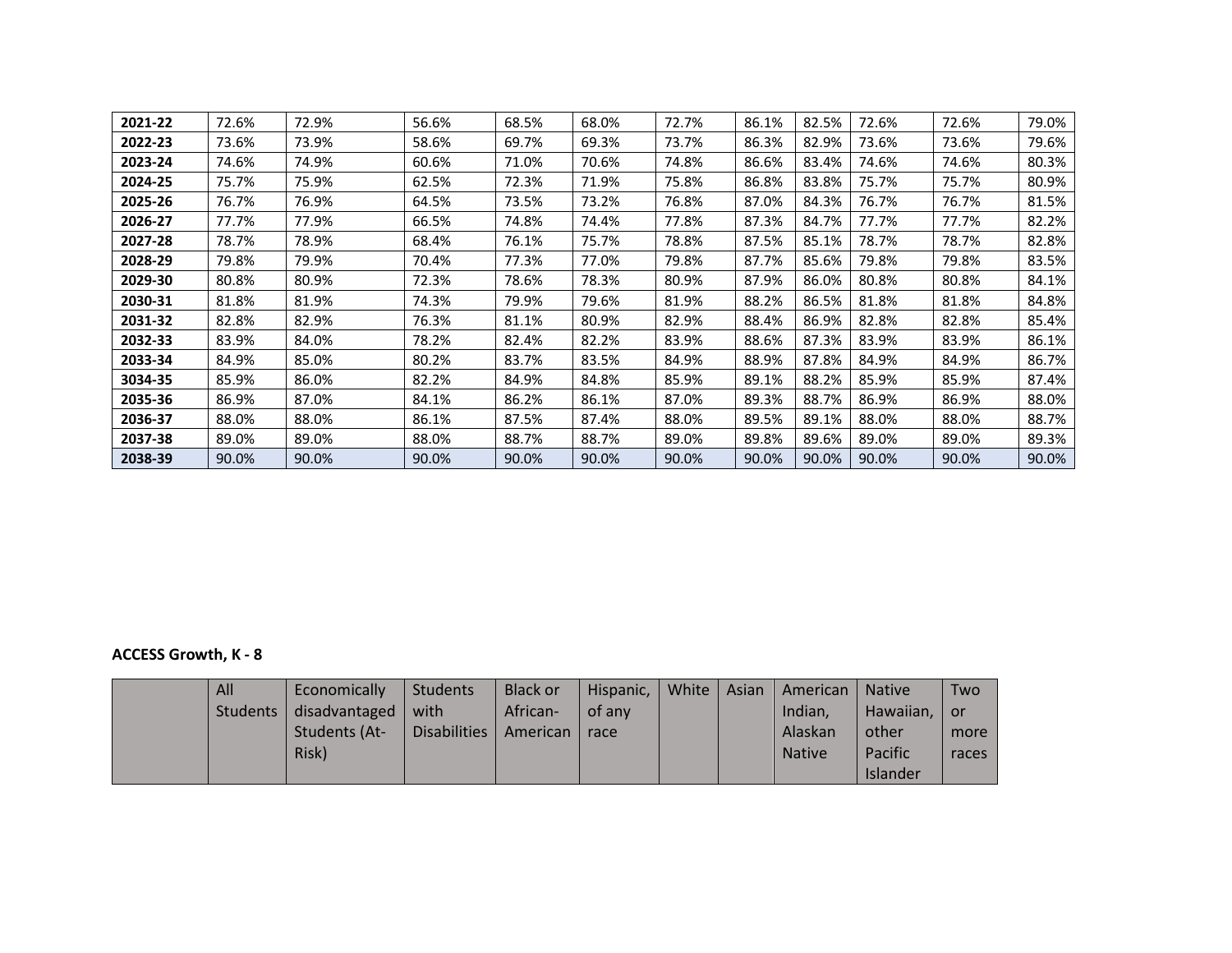| Yearly     | 1.2%  | 1.2%  | 2.0%  | 1.0%  | 1.3%  | 0.3%  | 0.4%  | 1.2%  | 1.2%  | 0.5%  |
|------------|-------|-------|-------|-------|-------|-------|-------|-------|-------|-------|
| Percentage |       |       |       |       |       |       |       |       |       |       |
| increase   |       |       |       |       |       |       |       |       |       |       |
| 2014-15    | 57.3% | 55.5% | 36.7% | 60.3% | 54.5% | 77.4% | 75.9% | 57.3% | 57.3% | 73.9% |
| 2015-16    | 58.5% | 56.8% | 38.7% | 61.4% | 55.8% | 77.7% | 76.3% | 58.5% | 58.5% | 74.4% |
| 2016-17    | 59.6% | 58.0% | 40.8% | 62.4% | 57.1% | 78.0% | 76.7% | 59.6% | 59.6% | 74.8% |
| 2017-18    | 60.8% | 59.2% | 42.8% | 63.4% | 58.4% | 78.3% | 77.0% | 60.8% | 60.8% | 75.3% |
| 2018-19    | 61.9% | 60.5% | 44.8% | 64.5% | 59.6% | 78.6% | 77.4% | 61.9% | 61.9% | 75.8% |
| 2019-20    |       |       |       |       |       |       |       |       |       |       |
| 2020-21    |       |       |       |       |       |       |       |       |       |       |
| 2021-22    | 63.1% | 61.7% | 46.8% | 65.5% | 60.9% | 79.0% | 77.8% | 63.1% | 63.1% | 76.2% |
| 2022-23    | 64.2% | 62.9% | 48.8% | 66.5% | 62.2% | 79.3% | 78.2% | 64.2% | 64.2% | 76.7% |
| 2023-24    | 65.4% | 64.1% | 50.8% | 67.5% | 63.4% | 79.6% | 78.6% | 65.4% | 65.4% | 77.1% |
| 2024-25    | 66.6% | 65.4% | 52.8% | 68.6% | 64.7% | 79.9% | 78.9% | 66.6% | 66.6% | 77.6% |
| 2025-26    | 67.7% | 66.6% | 54.8% | 69.6% | 66.0% | 80.2% | 79.3% | 67.7% | 67.7% | 78.1% |
| 2026-27    | 68.9% | 67.8% | 56.8% | 70.6% | 67.2% | 80.5% | 79.7% | 68.9% | 68.9% | 78.5% |
| 2027-28    | 70.0% | 69.0% | 58.9% | 71.6% | 68.5% | 80.9% | 80.1% | 70.0% | 70.0% | 79.0% |
| 2028-29    | 71.2% | 70.3% | 60.9% | 72.7% | 69.8% | 81.2% | 80.5% | 71.2% | 71.2% | 79.5% |
| 2029-30    | 72.3% | 71.5% | 62.9% | 73.7% | 71.0% | 81.5% | 80.8% | 72.3% | 72.3% | 79.9% |
| 2030-31    | 73.5% | 72.7% | 64.9% | 74.7% | 72.3% | 81.8% | 81.2% | 73.5% | 73.5% | 80.4% |
| 2031-32    | 74.6% | 74.0% | 66.9% | 75.8% | 73.6% | 82.1% | 81.6% | 74.6% | 74.6% | 80.8% |
| 2032-33    | 75.8% | 75.2% | 68.9% | 76.8% | 74.8% | 82.5% | 82.0% | 75.8% | 75.8% | 81.3% |
| 2033-34    | 76.9% | 76.4% | 70.9% | 77.8% | 76.1% | 82.8% | 82.3% | 76.9% | 76.9% | 81.8% |
| 3034-35    | 78.1% | 77.6% | 72.9% | 78.8% | 77.4% | 83.1% | 82.7% | 78.1% | 78.1% | 82.2% |
| 2035-36    | 79.2% | 78.9% | 74.9% | 79.9% | 78.7% | 83.4% | 83.1% | 79.2% | 79.2% | 82.7% |
| 2036-37    | 80.4% | 80.1% | 77.0% | 80.9% | 79.9% | 83.7% | 83.5% | 80.4% | 80.4% | 83.2% |
| 2037-38    | 81.5% | 81.3% | 79.0% | 81.9% | 81.2% | 84.0% | 83.9% | 81.5% | 81.5% | 83.6% |
| 2038-39    | 82.7% | 82.5% | 81.0% | 82.9% | 82.5% | 84.4% | 84.2% | 82.7% | 82.7% | 84.1% |
| 2039-40    | 83.8% | 83.8% | 83.0% | 84.0% | 83.7% | 84.7% | 84.6% | 83.8% | 83.8% | 84.5% |
| 2040-41    | 85.0% | 85.0% | 85.0% | 85.0% | 85.0% | 85.0% | 85.0% | 85.0% | 85.0% | 85.0% |

**ACCESS Growth, High School**